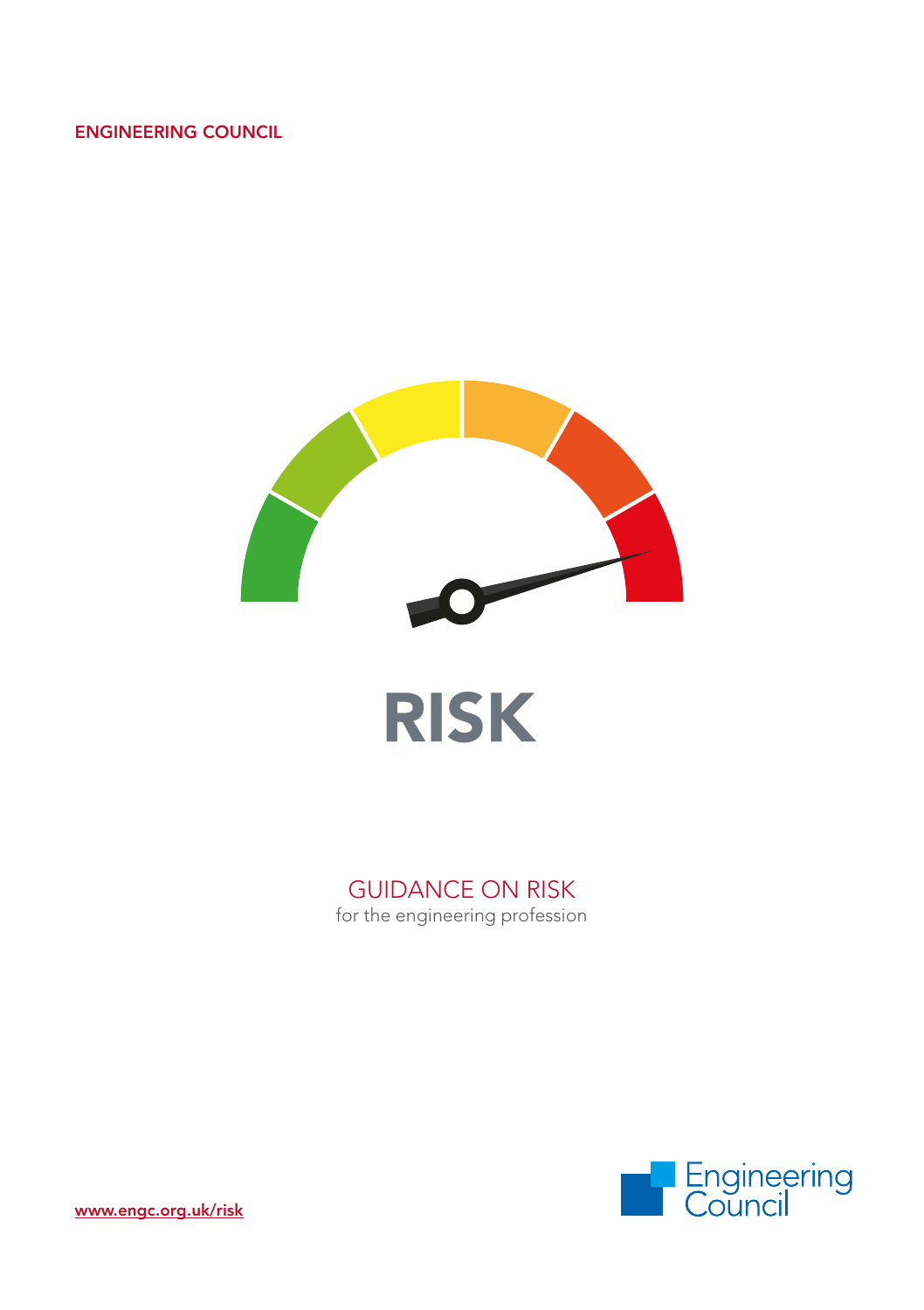This guidance describes the role of professional engineers and technicians in dealing with risk, and their responsibilities to society. It lists six principles to guide and motivate professional engineers and technicians in identifying, assessing, managing and communicating about risk.

- 1 Apply professional and responsible judgment and take a leadership role
- $\mathbb{Z}$  Adopt a systematic, broad and holistic approach to risk identification, assessment, management and review
- $\mathbb{S}^3$  Comply with legislation and codes, but be prepared to suggest or promote further improvements
- $\mathbb{A}^{\mathbb{C}}_n$  Ensure good contextual communication with the others involved
- $\overline{\mathbb{S}}$  Ensure that sustainable systems for oversight and scrutiny are in place
- 

# $\textcircled{\tiny{\wedge}}$  Contribute to public awareness of risk

Risk is referred to both explicitly and implicitly in several Engineering Council documents including the UK Standard for Professional Engineering Competence (UK-SPEC) and other associated documents.

This guidance is intended as an introduction to risk and aims to encourage all those working in engineering to adopt risk management thinking in their practice. It applies across all sectors of engineering. Sector-specific context and practical step-by-step guidance are not included. For that, users are encouraged to refer to material published by a range of sectoral organisations, including engineering bodies, governments and corporates. Some links are available on the Engineering Council's risk website pages: [www.engc.org.uk/risk](http://www.engc.org.uk/risk)

The Engineering Council will review this guidance periodically and welcomes comments on it. Professional engineering institutions (PEIs) and Professional Affiliates are encouraged to use it to assist them in developing guidance for their members.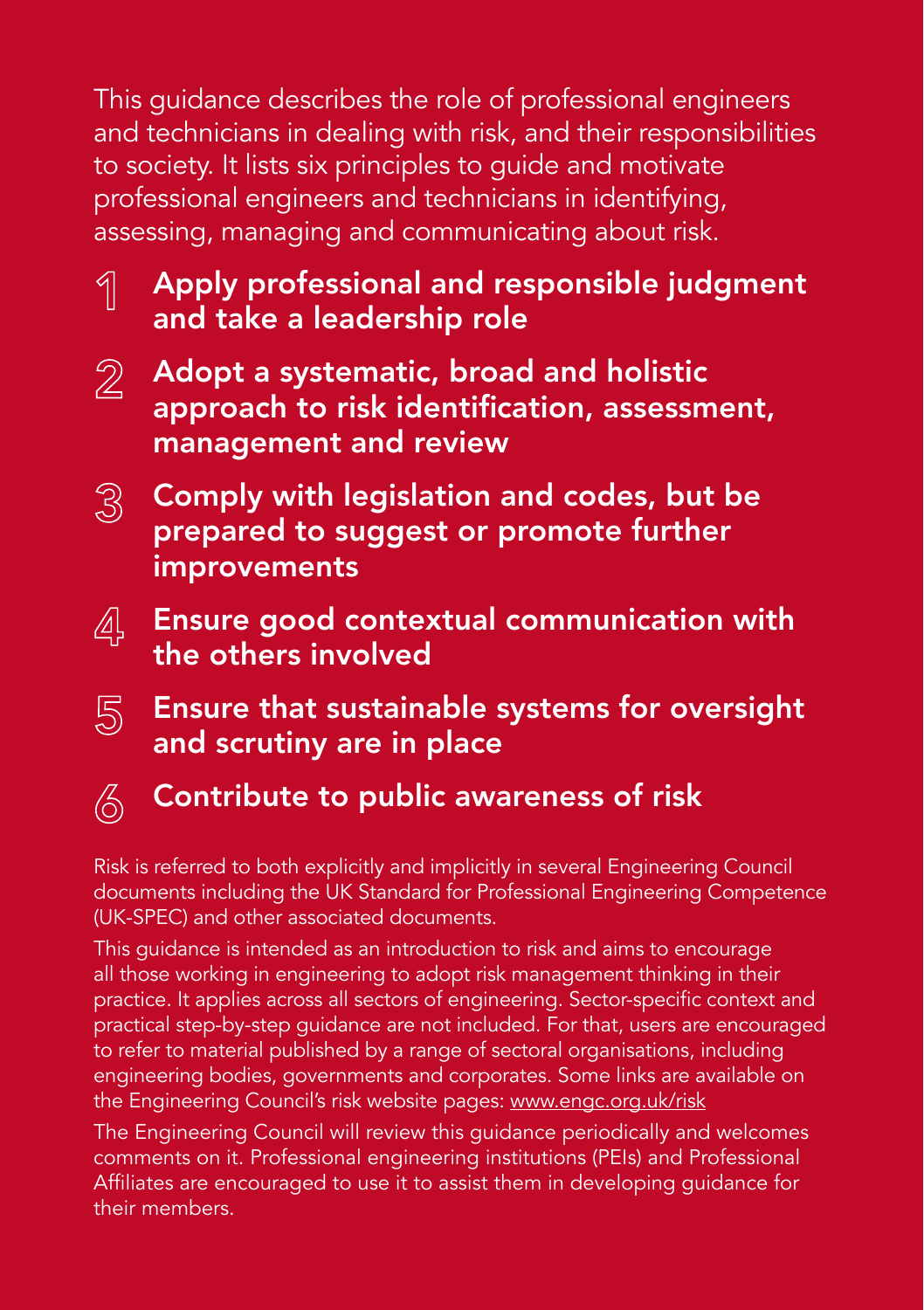## Risk

ISO 310001 defines risk as 'the effect of uncertainty on objectives'. This definition allows for variability and the positive consequences of uncertainty as well as the negative. ISO's definition includes the following:

Risk is often expressed in terms of a combination of the potential severity of a series of events, the associated likelihood of occurrence and the opportunity for detection.

The probability, frequency of occurrence, detectability and impact of an event are factors which should be considered in any analysis of risk.

Risks are often thought of as being negative, however, there can be unexpected positive outcomes.

According to ISO 31000, a risk management process identifies, analyses, evaluates, treats, monitors, records, reports and reviews risks. Within this document, the use of the term 'risk management' includes all of the above.

## The role of the engineering professional in risk

The engineering profession recognises that risk is an inherent part of all engineering activities. Engineering professionals<sup>2</sup> have a significant role to play in appropriately managing risk.

Risk is present in all engineering activities as a result of uncertainty as well as inherent hazards. Some elements of risk may be quantified, while others may be evaluated in a more qualitative way. Nevertheless, novel engineering activities will often involve a degree of uncertainty where previous experience offers an incomplete guide. However, excessive risk aversion might lead to technological stagnation and deny society potential benefits. Therefore it is important for engineering professionals to understand the level of risk that is acceptable in pursuit of objectives – the risk appetite. Risk appetite defines the boundaries within which risk-based decision making can occur, be controlled and expectations set. Some elements of an engineering activity will be nonnegotiable and there will be no appetite for risk. In all cases, there is a need for engineering professionals to exercise informed judgment and leadership in order to manage the risk, consistent with their organisation's defined risk appetite. All risk decisions should be pursued in line with risk appetite.

1 International Organization for Standardization (ISO) 31000 is the standard related to risk management. <sup>2</sup> In this Guidance, 'engineering professionals' means registered engineers and technicians, as well as non-registrants engaged in engineering including tradespeople, students, apprentices and trainees. Non-engineers managing or teaching engineering professionals should be made aware of this Guidance.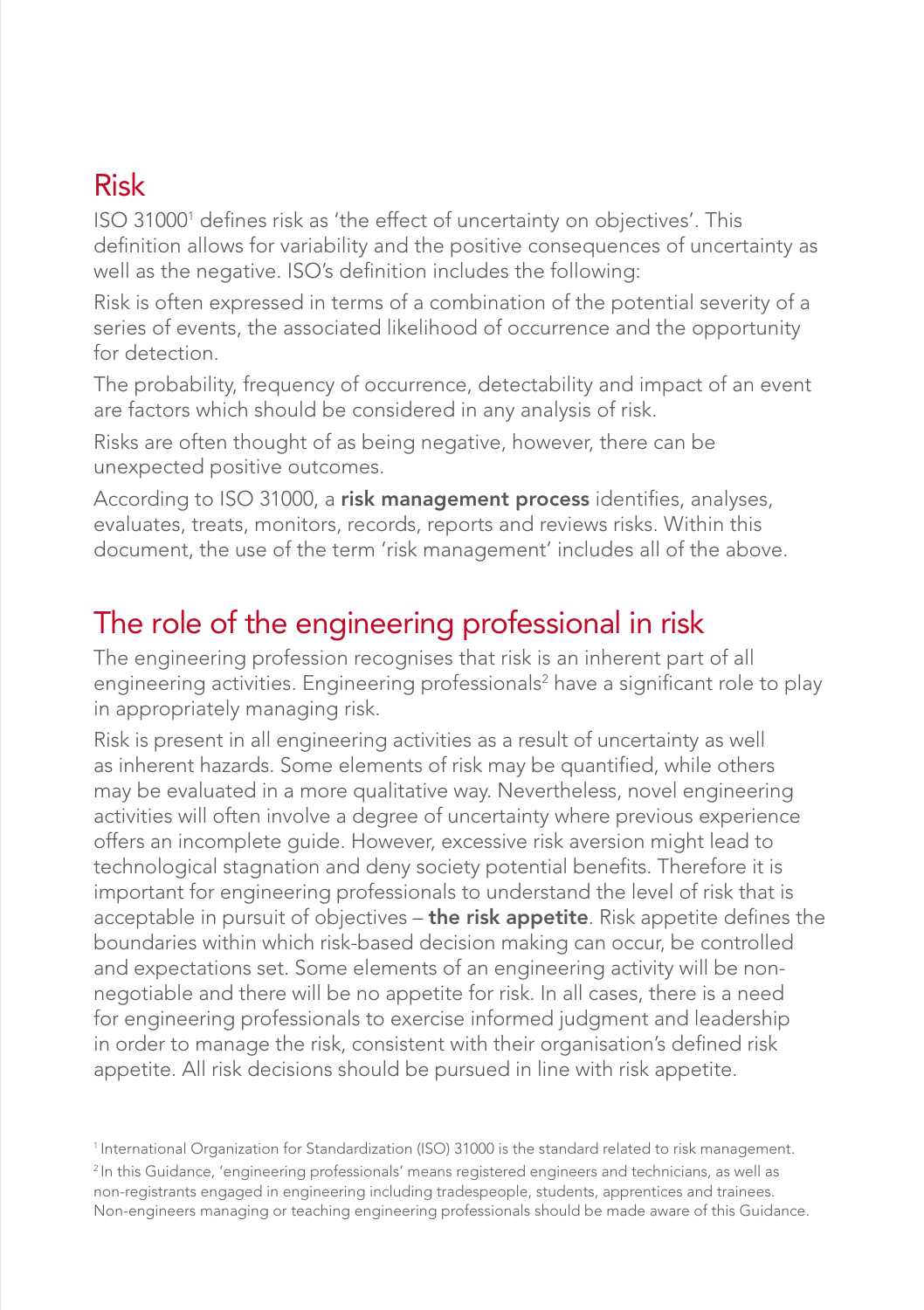Society's perception of risk may differ from the engineering professional's, and therefore they should strive for clarity when communicating about risk, and communicate in terms understandable by non-specialists.

Through the effective management of risk, engineering professionals should be able to:

- manage activities in fulfilment of the accepted risk appetite
- improve the reliability and effectiveness of their product, process or service
- minimise the impact of potential problems or adverse effects
- maximise the impact of potential benefits or helpful outcomes
- provide early warning and definition of potential threats
- help ensure demonstrable compliance with regulation as a minimum
- contribute to improving the resilience of their organisations
- protect revenue and enhance value for money
- articulate and manage uncertainty surrounding the decisions being made

#### Risk is an inherent part of every engineering activity. Risk management in accordance with risk appetite is an essential part of engineering.

Risk management is also practised by other professionals with whom engineering professionals work in multi-disciplinary teams.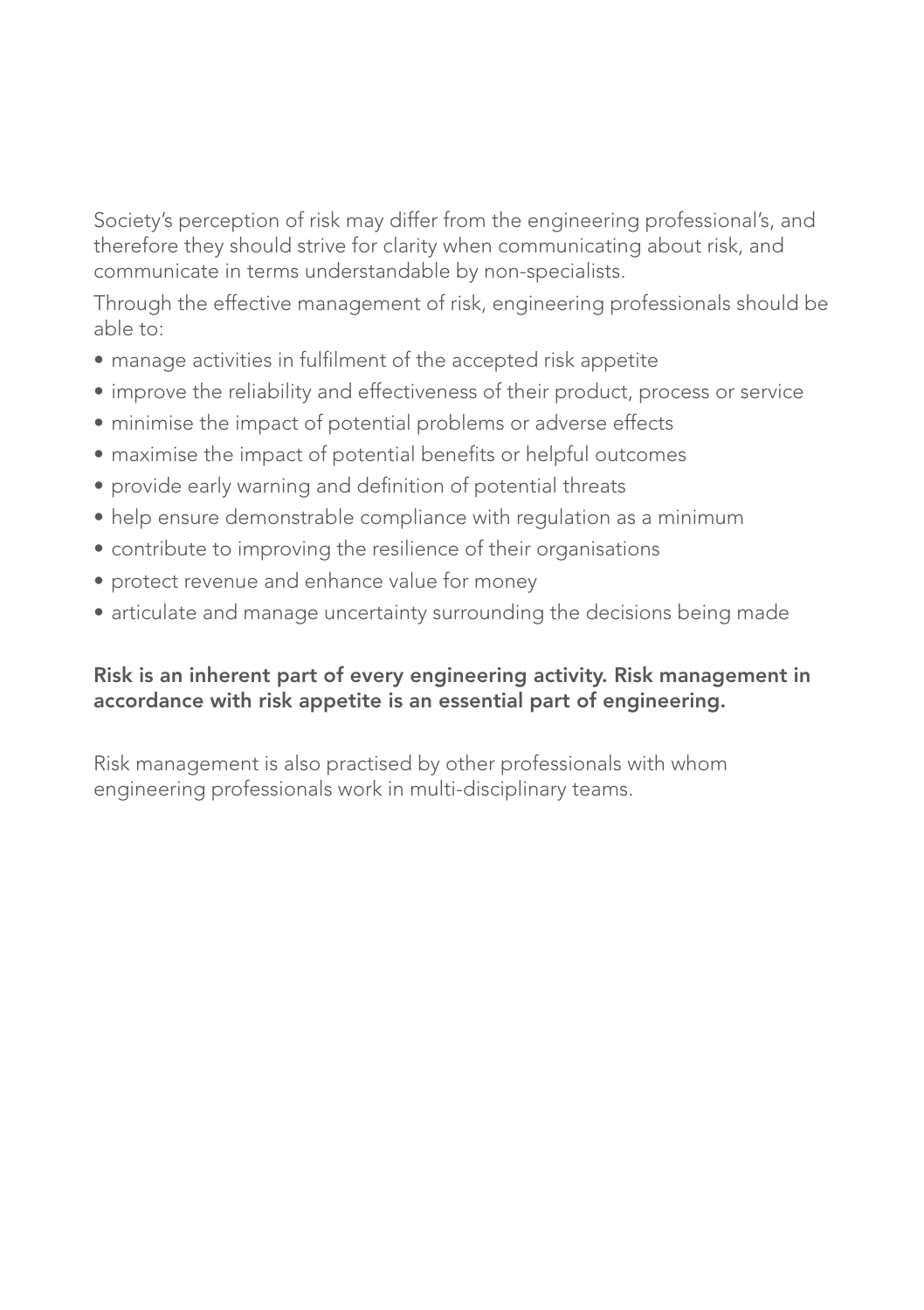# Principles to guide engineering professionals

These six principles will guide an engineering professional when managing and communicating about risk, and help to ensure that risk issues are recognised as important considerations in all engineering activity. They may be included as part of an organisation's risk management policy, with risk management plans describing how the principles will be applied in that organisation.

A range of quantitative, qualitative and systematic methods exist for the management of risk. However, the behaviour of people is central to the success of the risk management process, for example in ensuring that those inside and outside the organisation feel confident in highlighting risks. Therefore the engineering professional will need to pay attention to human and cultural perspectives as well as purely technical aspects.

The key stages of managing risk are:

- Systematic identification of causes
- Evaluation of the severity of potential consequences
- Treatment of the risk which includes:
	- o Consideration for eliminating or minimising the cause or consequence
	- o Identification of control and mitigative measures for remaining causes
	- o Identification and closure of plans to manage gaps identified
- Monitoring of measures for risk management
- Recording and reporting the steps and status of the risks by maintaining the system employed to manage them
- Reviewing the performance of the risk management system periodically, driving continuous improvement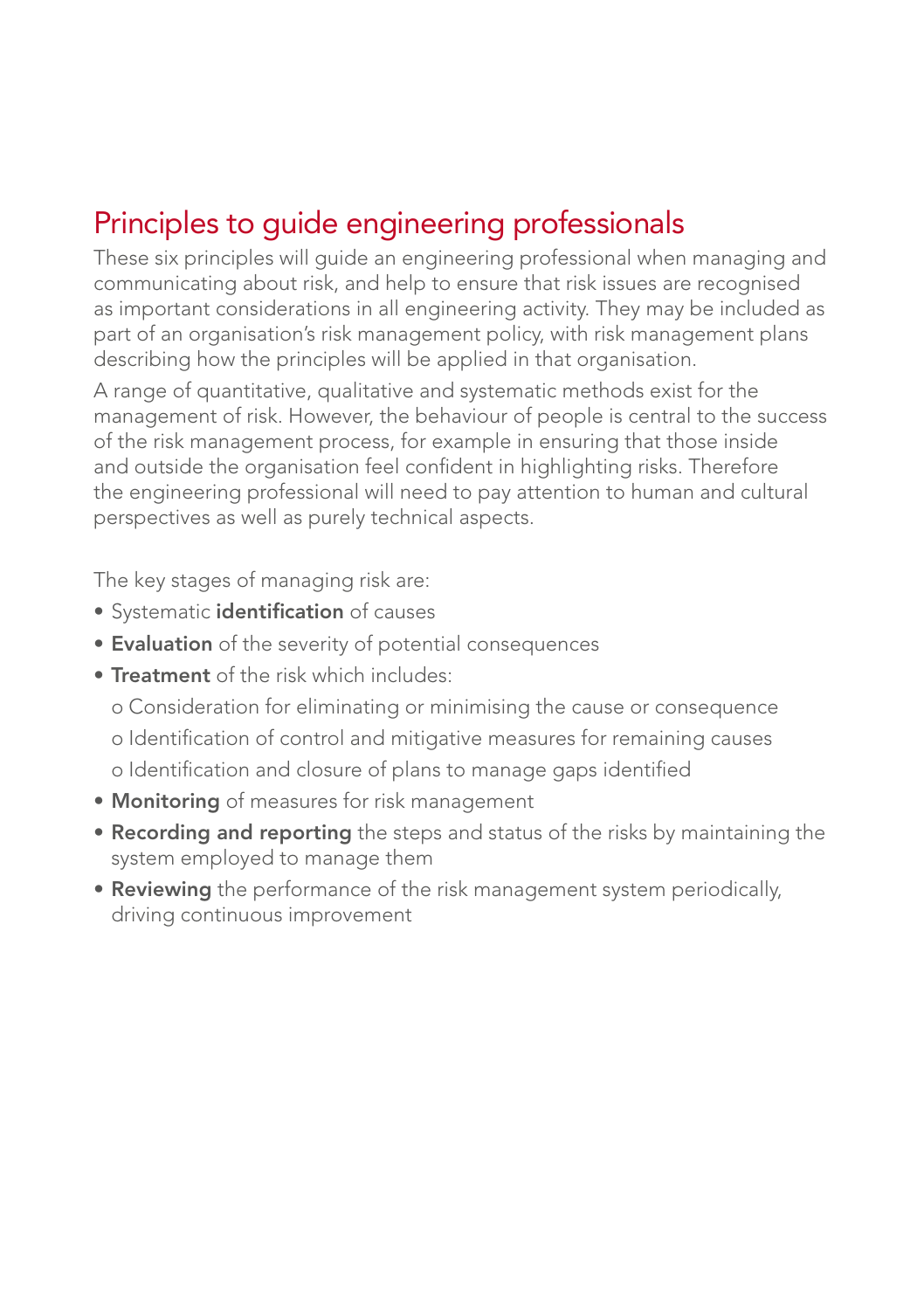# 1

### Apply professional and responsible judgment and take a leadership role

Engineering professionals should demonstrate by example a commitment to safety, reliability and ethical conduct through the professional management of risk, from the inception of any engineering activity. They should clearly demonstrate the standards by which they expect risks to be managed, thus setting an example to others. In doing so, engineering professionals should:

- be prepared to challenge assumptions and proposals
- ensure that safety receives appropriate consideration
- assess the balance of risk and benefit
- strive for all those involved to be able to identify potential problems and opportunities
- ensure that any engineer reporting to them has the opportunity to maintain competence in the process of risk management
- lead others in improving practice



#### Adopt a systematic, broad and holistic approach to risk identification, assessment, management and review

The factors that give rise to risk are interdependent and cannot be examined in isolation. It is vital in managing risk to be aware of this interdependency and, rather than dealing with risks one-by-one as they arise, use approaches that deal with whole systems. This requires engineers to:

- make risk management an integral part of all engineering activity and decision making
- look beyond purely technical considerations, to address non-technical factors, including social, economic, environmental and political perspectives
- don't discount weak signals without further consideration
- ensure that human factors are considered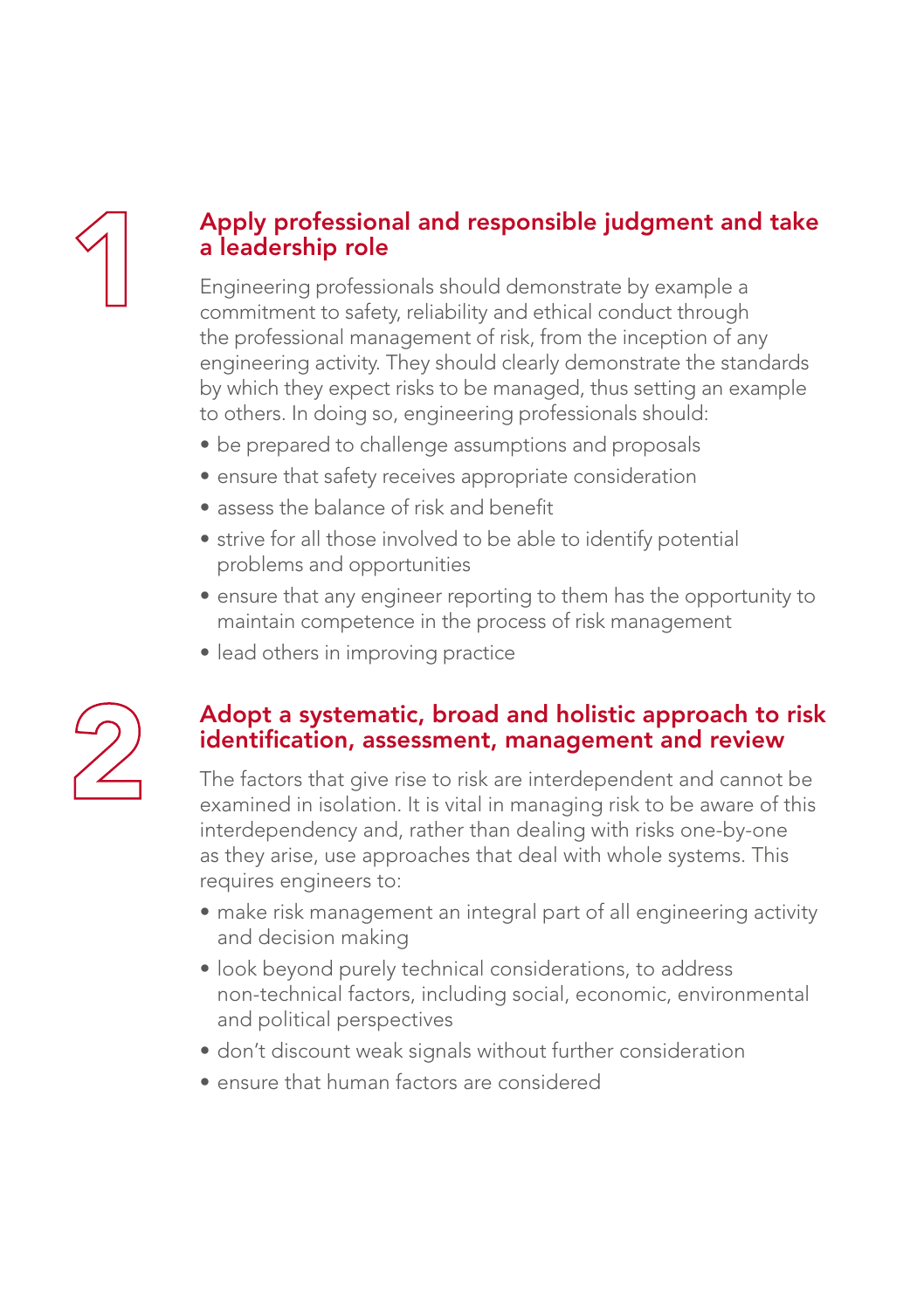- adopt a decision-making approach that is proportionate to the risk and consistent with their organisation's defined risk appetite
- aim to quantify the risks with as much precision as is relevant, sufficient and can be supported by the evidence
- ensure consideration of high severity, low frequency events along with low severity, high frequency events
- be responsive to changes in the operating environment
- look for connections, patterns and relationships between risks and opportunities
- bear in mind that risk assessment should be used as an aid to professional judgment and not as a substitute for it



#### Comply with legislation and codes, but be prepared to suggest or promote further improvements

Regulations and codes are generic. They can only deal with anticipated events and cannot predict every possible situation. Engineering professionals should take a measured, yet challenging, approach to potential risks, whether or not regulations apply. They should:

- act in accordance with codes of conduct
- know about and comply with the law in countries where they are operating or where their products or services will be used
- recognise and understand the intent behind standards and codes, and understand when their limits are being approached
- comply with current relevant legal requirements governing engineering risk issues
- seek advice where necessary
- where it is practicable, seek further improvements, thus embedding a culture of seeking continuous improvement
- be open-minded and avoid hiding behind regulations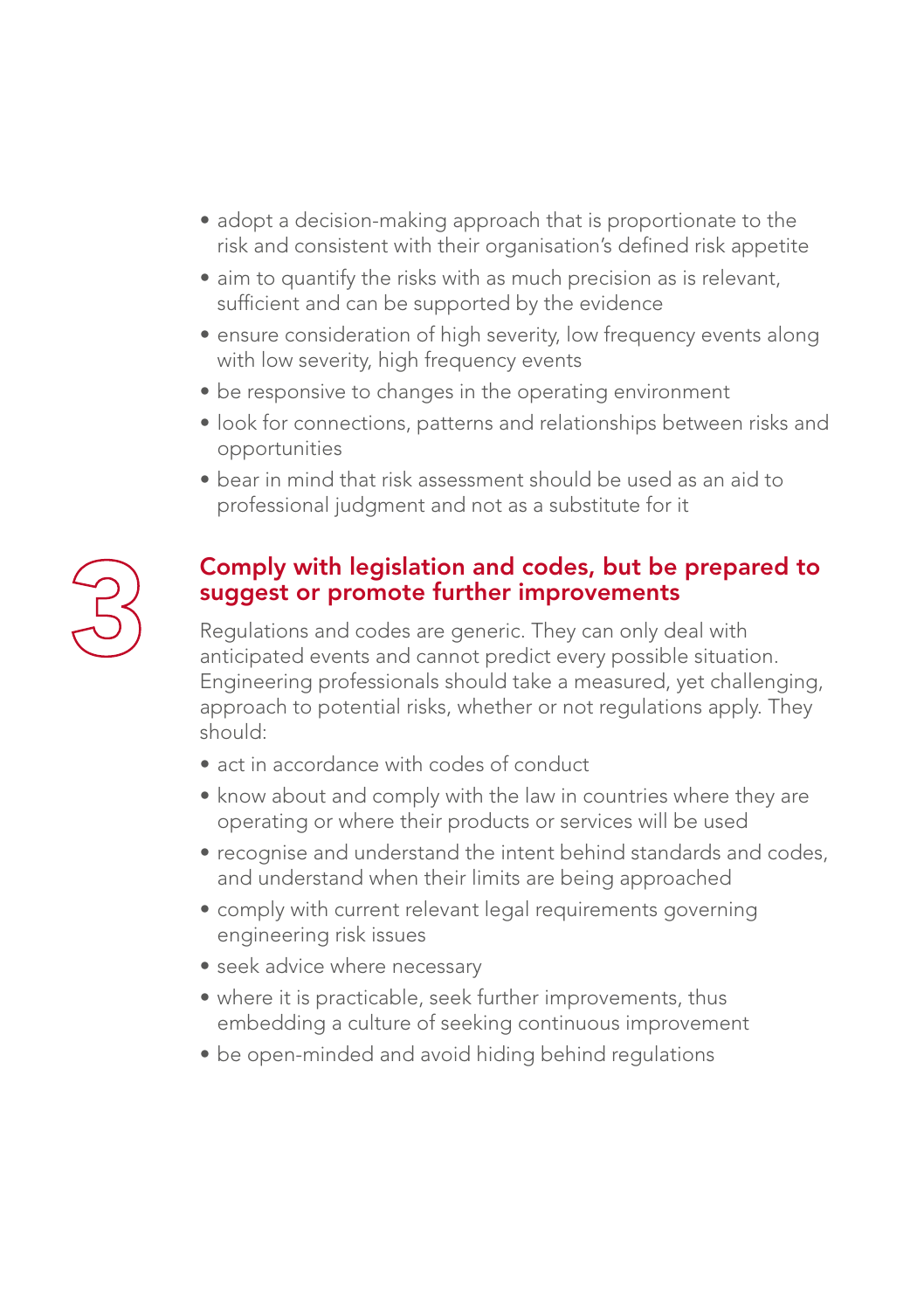

#### Ensure good contextual communication with the others involved

Communicating effectively with all stakeholders is important to ensure that risks and their implications are understood properly. Within an organisation, risk management should be communicated as a core value. Engineering professionals should:

- establish strong, honest and effective two-way communication within and beyond their organisation
- establish a consultation and feedback process about risks with all stakeholders, including the public and local community
- express clearly the balance of risk and benefit
- communicate clearly assumptions made during the risk management process
- communicate clearly individuals' responsibilities in managing risk over the lifetime of the engineering activity
- encourage a culture of 'open reporting' and a spirit of questioning and learning from others
- avoid a 'good news only' or closed culture

#### Ensure that sustainable systems for oversight and scrutiny are in place

Effective oversight and assurance processes are important safeguards in controlling risks. They should be challenging, and carried out with independence from those creating the risk or attempting to control it. Engineering professionals should:

- be aware that risk assessment documentation may be used in incident investigations
- ensure that effective oversight and assurance procedures and systems are in place, and are sufficiently independent
- ensure that roles, responsibilities and accountabilities are understood and clearly defined, especially where functions are outsourced
- include assessment of culture
- not limit assurance to audit or physical systems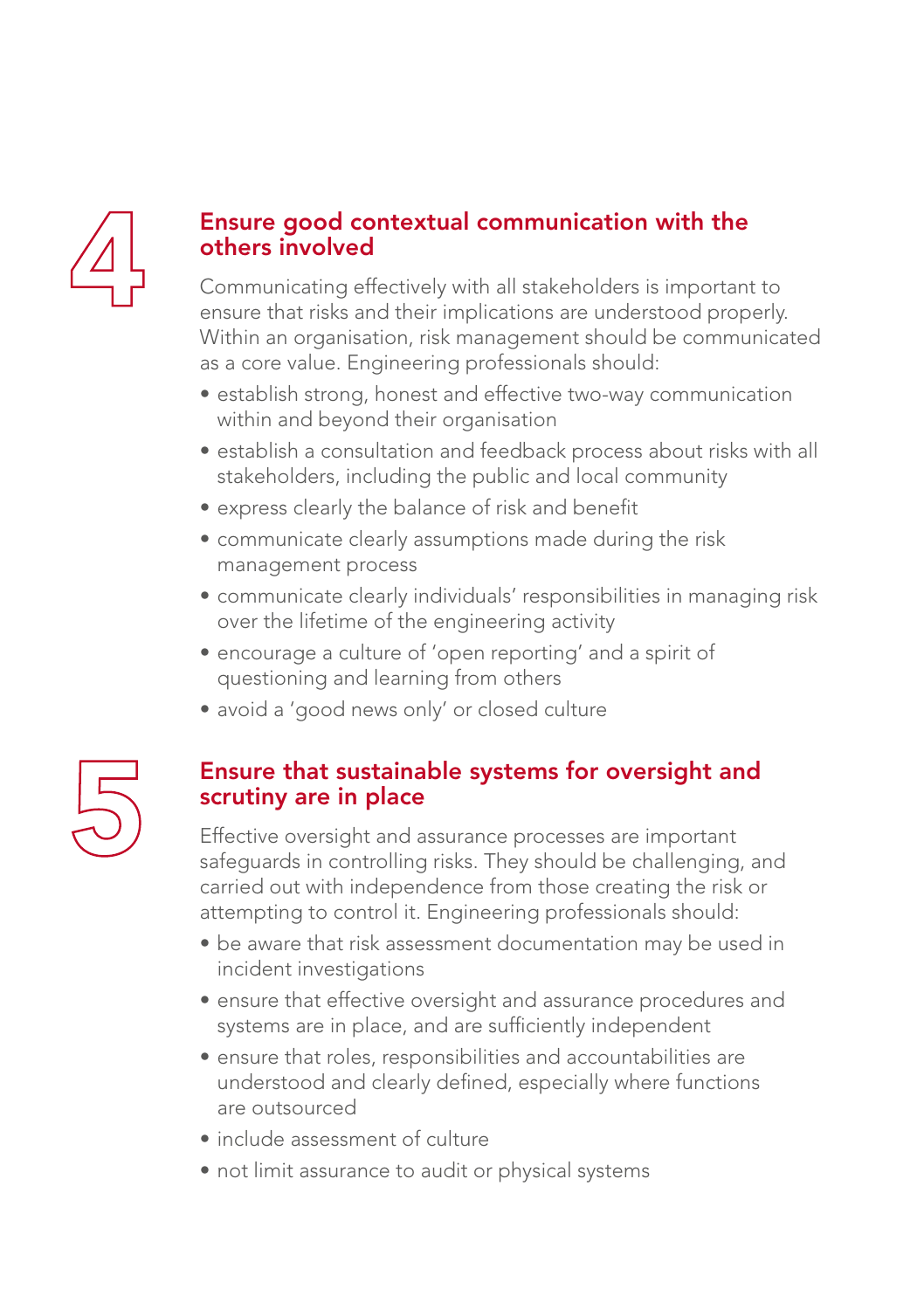

### Contribute to public awareness of risk

The perception of risk among the public is influenced by a range of factors, including emotional ones. Engineering professionals have an important role in raising awareness and understanding about actual levels of risk and benefit, and helping to prevent misconceptions. They should:

- be prepared to engage in public debate on the perceived risks and benefits
- ensure that discussion with the public includes management of risk
- ensure that the public are informed about all aspects of risk management
- explain the quantitative and qualitative aspects of risk with clarity and supporting evidence
- be honest and clear about assumptions
- be prepared to challenge misrepresentations
- communicate to the public its role in risk management

#### GUIDANCE FOR ENGINEERING PROFESSIONALS

- <sup>1</sup>. Apply professional and responsible judgment and take a leadership role
- 2 Adopt a systematic, broad and holistic approach to risk<br>identification, assessment, management and review
- 8. Comply with legislation and codes, but be prepared to suggest<br>or promote further improvements
- <sup>4</sup>. Ensure good contextual communication with the others involved
- <sup>5</sup>. Ensure that sustainable systems for oversight and scrutiny are in place

#### <sup>6</sup>. Contribute to public awareness of risk For further information visit: www.engc.org.uk/risk

## Further information

A handy wallet card listing the six principles is available to download from the Engineering Council website. The professional engineering institutions (PEIs), Professional Affiliates, and other organisations produce materials related to identifying, assessing, managing and communicating about risk, some of which were referred to in the preparation of this guidance.

For further information visit: **[www.engc.org.uk/risk](http://www.engc.org.uk/risk)**